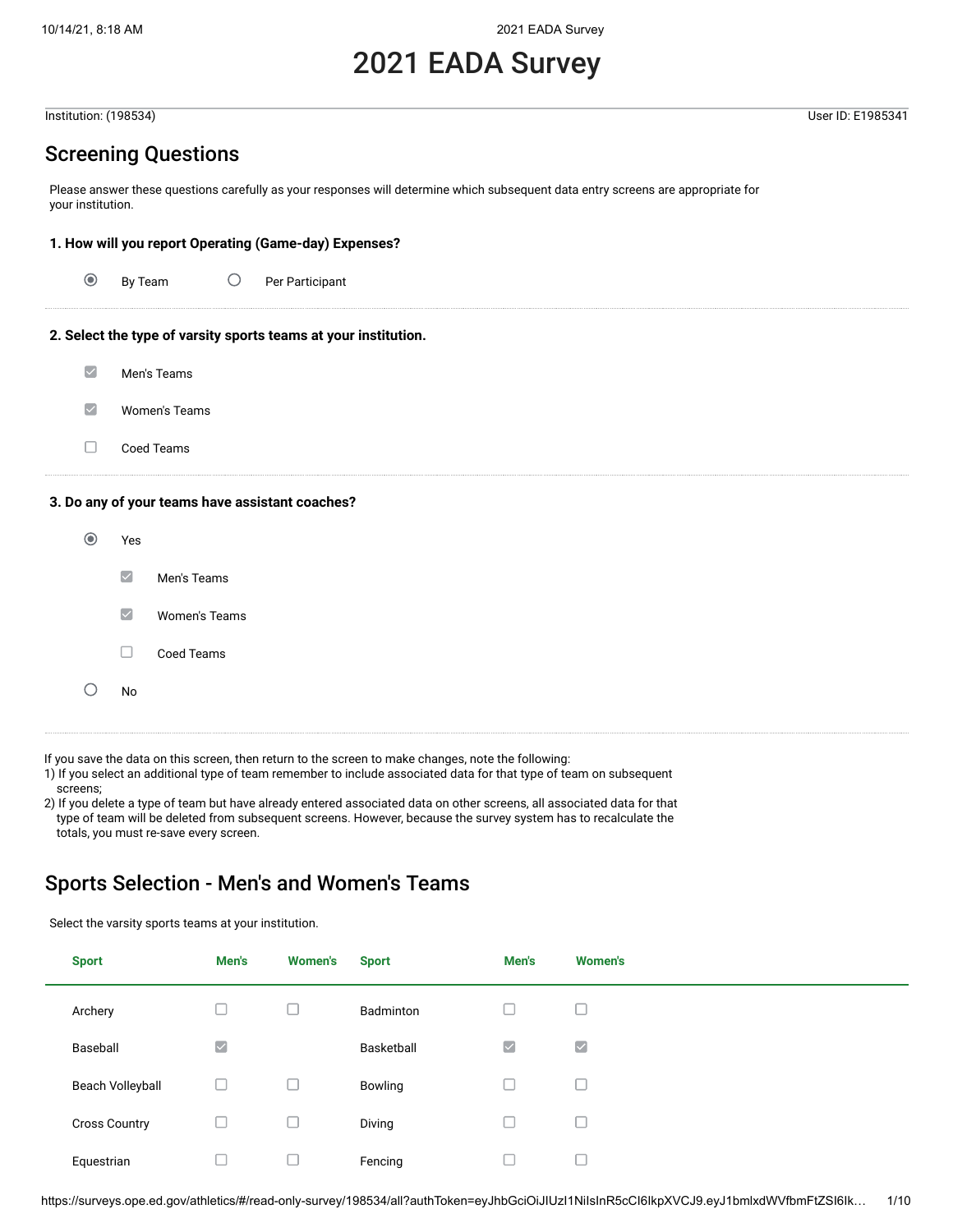| 10/14/21, 8:18 AM                                         |                      |                                                         | 2021 EADA Survey |                                             |
|-----------------------------------------------------------|----------------------|---------------------------------------------------------|------------------|---------------------------------------------|
| Field Hockey                                              |                      | Football                                                |                  |                                             |
| Golf                                                      |                      | Gymnastics                                              |                  |                                             |
| Ice Hockey                                                |                      | Lacrosse                                                |                  |                                             |
| Rifle                                                     |                      | Rodeo                                                   |                  |                                             |
| Rowing                                                    |                      | Sailing                                                 |                  |                                             |
| Skiing                                                    |                      | Soccer                                                  |                  |                                             |
| Softball                                                  | $\blacktriangledown$ | Squash                                                  |                  |                                             |
| Swimming                                                  |                      | Swimming and Diving<br>(combined)                       | ┓                |                                             |
| Synchronized Swimming                                     |                      | <b>Table Tennis</b>                                     |                  |                                             |
| <b>Team Handball</b>                                      |                      | Tennis                                                  |                  |                                             |
| Track and Field (Indoor)                                  |                      | <b>Track and Field</b><br>(Outdoor)                     |                  |                                             |
| Track and Field and<br><b>Cross Country</b><br>(combined) |                      | Volleyball                                              |                  | $\vert\mathcal{\mathcal{\mathcal{L}}}\vert$ |
| <b>Water Polo</b>                                         |                      | <b>Weight Lifting</b>                                   |                  |                                             |
| Wrestling                                                 |                      | Other Sports (Specify<br>sports in the caveat<br>box.)* | П                |                                             |

#### **Caveat:**

The caveat on this screen is for internal use and does not appear on the EADA Dissemination Website (public site). If you want information to appear on the public site, enter it on the Athletic Participation screen.

**\*** If you indicated in the caveat box that your other sports are Dancing and/or Cheerleading, please specify in the caveat box that these are competitive varsity teams (i.e., not pep squads).

If you save the data on this screen, then return to the screen to make changes, note the following:

- 1) If you select an additional team remember to include associated data for that sport on subsequent screens;
- 2) If you delete a sport but have already entered associated data on other screens, all associated data for that sport
- will be deleted from subsequent screens. However, because the survey system has to recalculate the totals, you must re-save every screen.

### Athletics Participation - Men's and Women's Teams

Enter the number of participants as of the day of the first scheduled contest.

**Varsity Teams Men's Teams Women's Teams**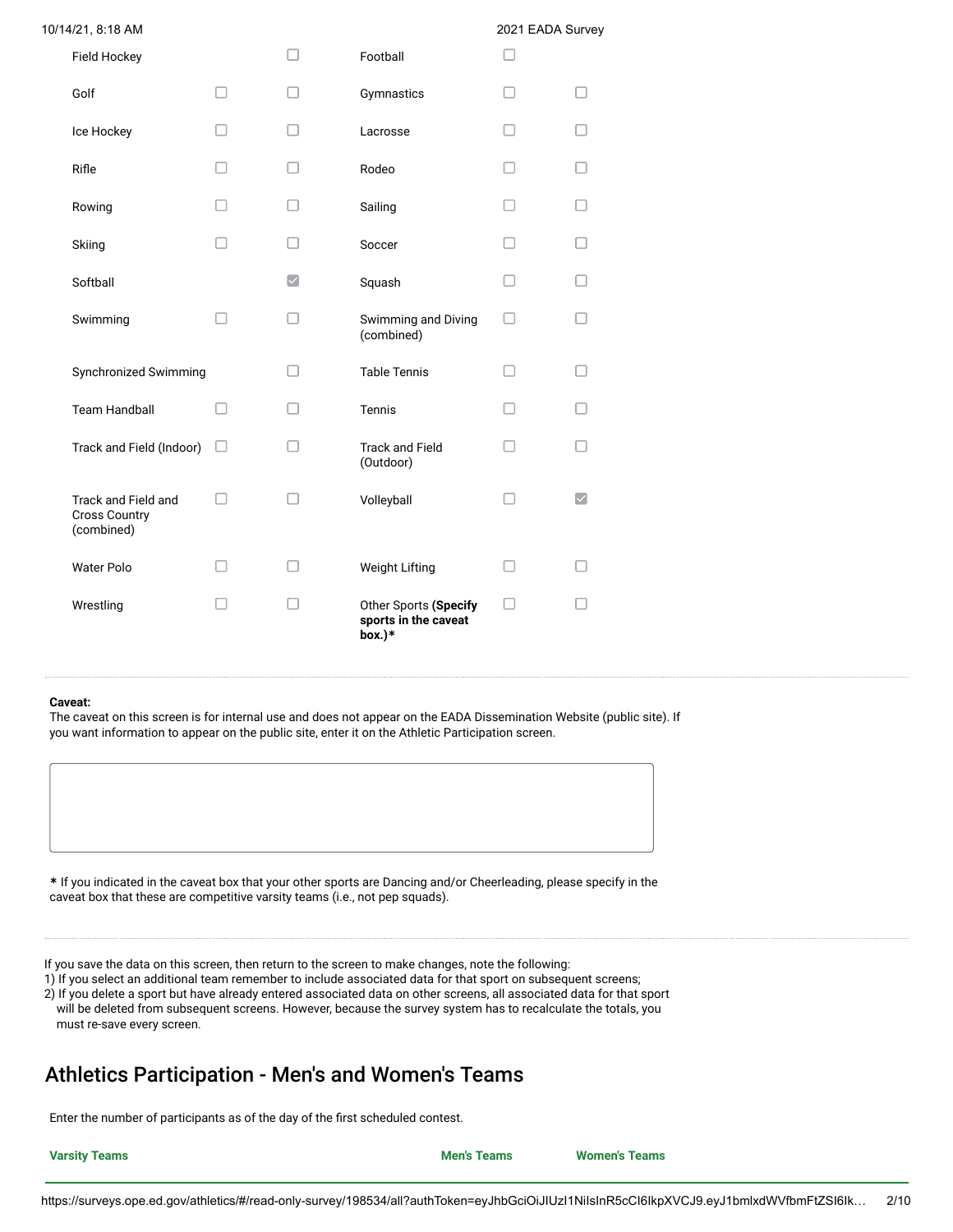#### 10/14/21, 8:18 AM 2021 EADA Survey

| Baseball                                                                                                                                                                   | 35 |    |
|----------------------------------------------------------------------------------------------------------------------------------------------------------------------------|----|----|
| Basketball                                                                                                                                                                 | 15 | 10 |
| Softball                                                                                                                                                                   |    | 17 |
| Volleyball                                                                                                                                                                 |    | 8  |
| <b>Total Participants Men's and Women's Teams</b>                                                                                                                          | 50 | 35 |
| <b>Unduplicated Count of Participants</b><br>(This is a head count. If an individual participates on more than<br>one team, count that individual only once on this line.) | 50 | 35 |

#### CAVEAT

(For each men's or women's team that includes opposite sex participants, specify the number of male and the number of female students on that team in this caveat box. This does not apply for coed teams. Additionally, provide any other clarifying information here.)

If you save the data on this screen, then return to the screen to make changes, please note you must re-save every screen because the survey system has to recalculate the totals.

#### Head Coaches - Men's Teams

For each men's team, indicate whether the head coach is male or female, was assigned to the team on a full-time or part-time basis, and whether the coach was employed by the institution on a full-time basis or on a part-time or volunteer basis, by entering a 1 in the appropriate field.

The Swimming and Diving (combined) fields allow up to 2 head coaches. The Track and Field and Cross Country (combined) fields allow up to 3.

|                                    |                                                          | <b>Male Head Coaches</b>                                 |                                             |                                                                |                                                                 | <b>Female Head Coaches</b>                               |                                                    |                                                                       |                              |
|------------------------------------|----------------------------------------------------------|----------------------------------------------------------|---------------------------------------------|----------------------------------------------------------------|-----------------------------------------------------------------|----------------------------------------------------------|----------------------------------------------------|-----------------------------------------------------------------------|------------------------------|
| <b>Varsity Teams</b>               | Assigned<br>to Team on<br>a<br>Full-Time<br><b>Basis</b> | Assigned<br>to Team on<br>a<br>Part-Time<br><b>Basis</b> | <b>Full-Time</b><br>Institution<br>Employee | Part-Time<br><b>Institution</b><br>Employee<br>or<br>Volunteer | Assigned<br>to Team on<br>a<br><b>Full-Time</b><br><b>Basis</b> | Assigned<br>to Team on<br>a<br>Part-Time<br><b>Basis</b> | <b>Full-Time</b><br><b>Institution</b><br>Employee | Part-Time<br><b>Institution</b><br>Employee<br><b>or</b><br>Volunteer | <b>Total Head</b><br>Coaches |
| Baseball                           | 0                                                        |                                                          |                                             |                                                                |                                                                 |                                                          |                                                    |                                                                       |                              |
| Basketball                         | 0                                                        | 1                                                        |                                             | 1                                                              |                                                                 |                                                          |                                                    |                                                                       |                              |
| Coaching<br><b>Position Totals</b> | 0                                                        | $\overline{2}$                                           | $\pmb{0}$                                   | $\overline{2}$                                                 | 0                                                               | $\mathbf 0$                                              | $\mathbf 0$                                        | $\mathbf 0$                                                           | $\overline{2}$               |

CAVEAT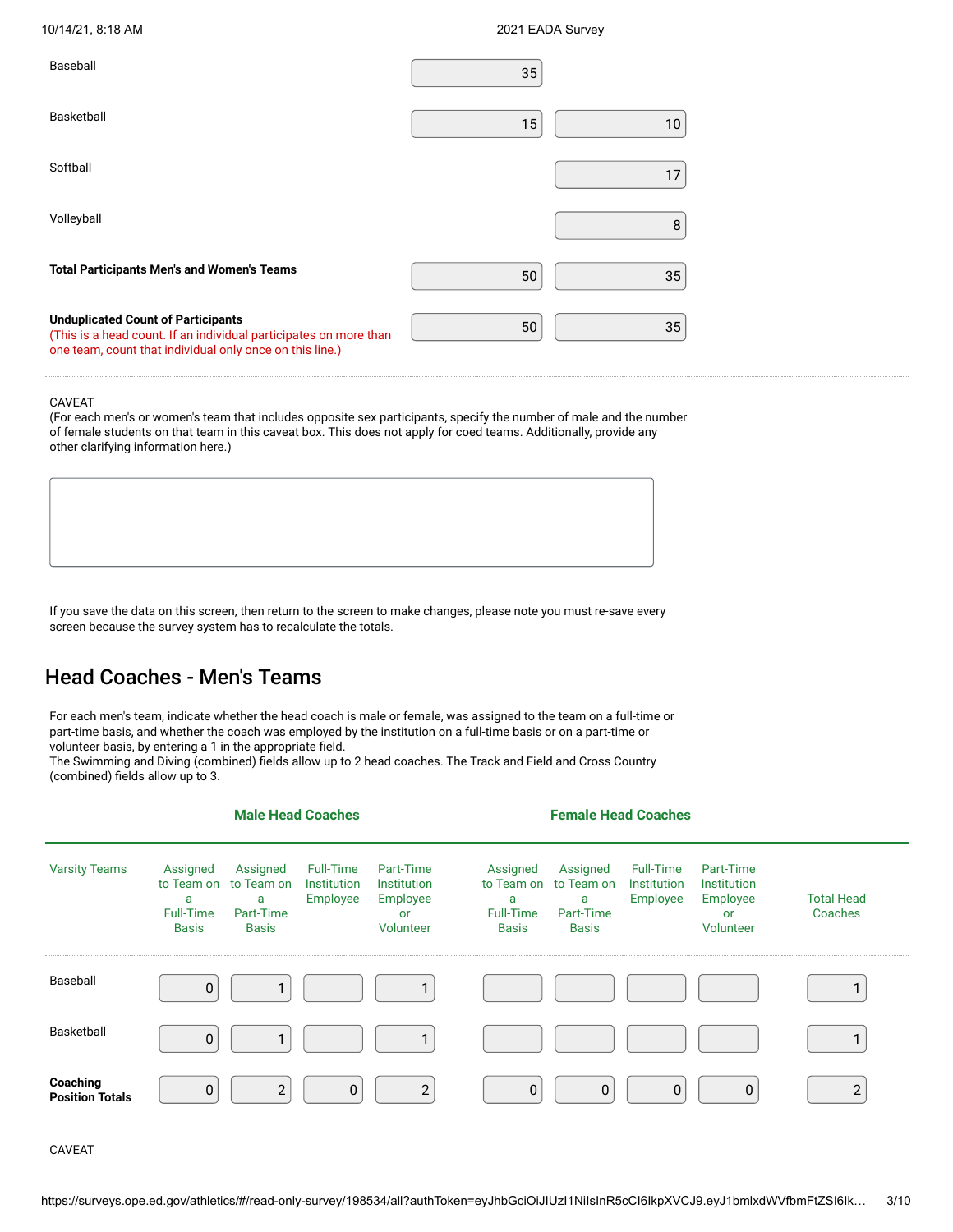#### Head Coaches - Women's Teams

For each women's team, indicate whether the head coach is male or female, was assigned to the team on a full-time or part-time basis, and whether the coach was employed by the institution on a full-time basis or on a part-time or volunteer basis, by entering a 1 in the appropriate field.

The Swimming and Diving (combined) fields allow up to 2 head coaches. The Track and Field and Cross Country (combined) fields allow up to 3.

|                                    |                                                                 |                                                          | <b>Male Head Coaches</b>                    |                                                                |                                                   | <b>Female Head Coaches</b>                                          |                                      |                                                                |                              |
|------------------------------------|-----------------------------------------------------------------|----------------------------------------------------------|---------------------------------------------|----------------------------------------------------------------|---------------------------------------------------|---------------------------------------------------------------------|--------------------------------------|----------------------------------------------------------------|------------------------------|
| <b>Varsity Teams</b>               | Assigned<br>to Team on<br>a<br><b>Full-Time</b><br><b>Basis</b> | Assigned<br>to Team on<br>a<br>Part-Time<br><b>Basis</b> | <b>Full-Time</b><br>Institution<br>Employee | Part-Time<br>Institution<br>Employee<br><b>or</b><br>Volunteer | Assigned<br>a<br><b>Full-Time</b><br><b>Basis</b> | Assigned<br>to Team on to Team on<br>a<br>Part-Time<br><b>Basis</b> | Full-Time<br>Institution<br>Employee | Part-Time<br>Institution<br>Employee<br><b>or</b><br>Volunteer | <b>Total Head</b><br>Coaches |
| Basketball                         |                                                                 | 1                                                        |                                             | 1                                                              |                                                   |                                                                     |                                      |                                                                |                              |
| Softball                           |                                                                 | 1                                                        |                                             | 1                                                              |                                                   |                                                                     |                                      |                                                                |                              |
| Volleyball                         |                                                                 | 1                                                        |                                             | 1                                                              |                                                   |                                                                     |                                      |                                                                |                              |
| Coaching<br><b>Position Totals</b> | 0                                                               | $\ensuremath{\mathsf{3}}$                                | $\pmb{0}$                                   | $\sqrt{3}$                                                     | $\pmb{0}$                                         | $\pmb{0}$                                                           | 0                                    | $\mathbf 0$                                                    | $\mathfrak{Z}$               |
| <b>CAVEAT</b>                      |                                                                 |                                                          |                                             |                                                                |                                                   |                                                                     |                                      |                                                                |                              |
|                                    |                                                                 |                                                          |                                             |                                                                |                                                   |                                                                     |                                      |                                                                |                              |
|                                    |                                                                 |                                                          |                                             |                                                                |                                                   |                                                                     |                                      |                                                                |                              |

#### Head Coaches' Salaries - Men's and Women's Teams

Enter only salaries and bonuses that your institution pays head coaches as compensation for coaching. Do not include benefits on this screen.

Do not include volunteer coaches in calculating the average salary and the Full-Time Equivalent (FTE) Total. For help calculating the FTE total click on the Instructions link on this screen.

|                                                                                                                   | <b>Men's Teams</b> | <b>Women's Teams</b> |
|-------------------------------------------------------------------------------------------------------------------|--------------------|----------------------|
| Average Annual Institutional Salary per Head Coaching Position<br>(for coaching duties only)                      | 12,477             | 11,368               |
| Number of Head Coaching Positions Used to Calculate the Average                                                   | C                  | ว                    |
| Number of Volunteer Head Coaching Positions<br>(Do not include these coaches in your salary or FTE calculations.) | $\Omega$           |                      |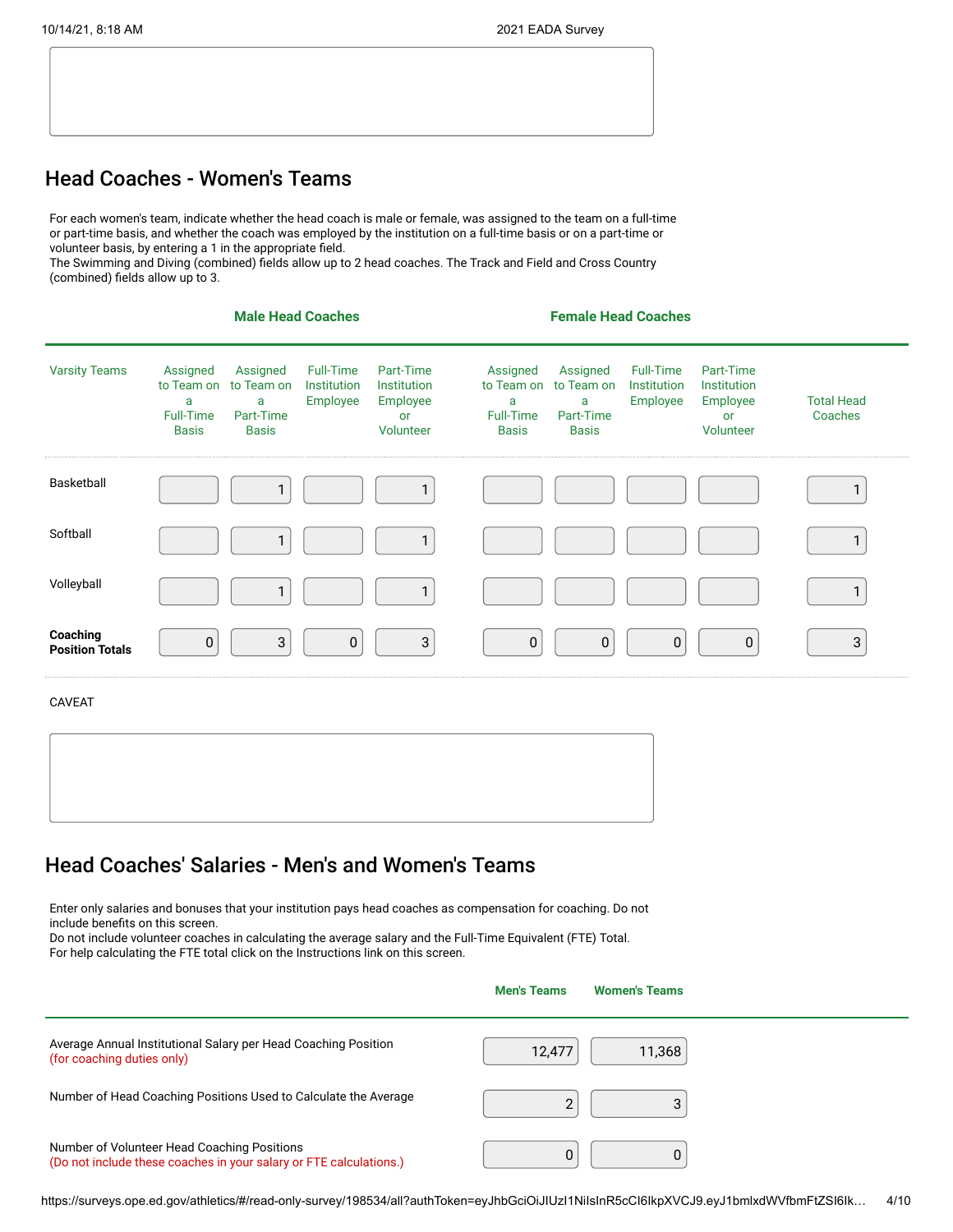| 10/14/21, 8:18 AM                                                         | 2021 EADA Survey |
|---------------------------------------------------------------------------|------------------|
| Average Annual Institutional Salary per Full-time equivalent (FTE)        | 43,779<br>40,600 |
| Sum of Full-Time Equivalent (FTE) Positions Used to Calculate the Average | 0.57<br>0.84     |
| <b>CAVEAT</b>                                                             |                  |
|                                                                           |                  |
|                                                                           |                  |

## Assistant Coaches - Men's Teams

For each men's team, indicate whether the assistant coach is male or female, was assigned to the team on a full-time or part-time basis, and whether the coach was employed by the institution on a full-time basis or on a part-time or volunteer basis, by entering a 1 in the appropriate field.

|                                           |                                       | <b>Male Assistant Coaches</b>                                                |                                      |                                                                |                                       | <b>Female Assistant Coaches</b>                                              |                                             |                                                                |                                   |
|-------------------------------------------|---------------------------------------|------------------------------------------------------------------------------|--------------------------------------|----------------------------------------------------------------|---------------------------------------|------------------------------------------------------------------------------|---------------------------------------------|----------------------------------------------------------------|-----------------------------------|
| <b>Varsity Teams</b>                      | a<br><b>Full-Time</b><br><b>Basis</b> | Assigned Assigned<br>to Team on to Team on<br>a<br>Part-Time<br><b>Basis</b> | Full-Time<br>Institution<br>Employee | Part-Time<br>Institution<br>Employee<br><b>or</b><br>Volunteer | a<br><b>Full-Time</b><br><b>Basis</b> | Assigned Assigned<br>to Team on to Team on<br>a<br>Part-Time<br><b>Basis</b> | <b>Full-Time</b><br>Institution<br>Employee | Part-Time<br>Institution<br>Employee<br><b>or</b><br>Volunteer | <b>Total Assistant</b><br>Coaches |
| Baseball                                  |                                       | 1                                                                            |                                      |                                                                |                                       |                                                                              |                                             |                                                                | 1                                 |
| Basketball                                | $\pmb{0}$                             | $\mathbf{1}$                                                                 |                                      |                                                                |                                       |                                                                              |                                             |                                                                | 1                                 |
| <b>Coaching Position</b><br><b>Totals</b> | $\mathbf{0}$                          | $\mathbf{2}$                                                                 | $\mathbf 0$                          | $\sqrt{2}$                                                     | $\mathbf 0$                           | $\mathbf 0$                                                                  | 0                                           | $\mathbf 0$                                                    | $\overline{2}$                    |
| CAVEAT                                    |                                       |                                                                              |                                      |                                                                |                                       |                                                                              |                                             |                                                                |                                   |
|                                           |                                       |                                                                              |                                      |                                                                |                                       |                                                                              |                                             |                                                                |                                   |

## Assistant Coaches - Women's Teams

For each women's team, indicate whether the assistant coach is male or female, was assigned to the team on a full-time or part-time basis, and whether the coach was employed by the institution on a full-time basis or on a part-time or volunteer basis, by entering a 1 in the appropriate field.

|                      | <b>Male Assistant Coaches</b>              |                                                                     |                                      | <b>Female Assistant Coaches</b>                         |                                            |                                                                     |                                      |                                                         |                                   |
|----------------------|--------------------------------------------|---------------------------------------------------------------------|--------------------------------------|---------------------------------------------------------|--------------------------------------------|---------------------------------------------------------------------|--------------------------------------|---------------------------------------------------------|-----------------------------------|
| <b>Varsity Teams</b> | Assigned<br>a<br>Full-Time<br><b>Basis</b> | Assigned<br>to Team on to Team on<br>a<br>Part-Time<br><b>Basis</b> | Full-Time<br>Institution<br>Employee | Part-Time<br>Institution<br>Employee<br>or<br>Volunteer | Assigned<br>a<br>Full-Time<br><b>Basis</b> | Assigned<br>to Team on to Team on<br>a<br>Part-Time<br><b>Basis</b> | Full-Time<br>Institution<br>Employee | Part-Time<br>Institution<br>Employee<br>or<br>Volunteer | <b>Total Assistant</b><br>Coaches |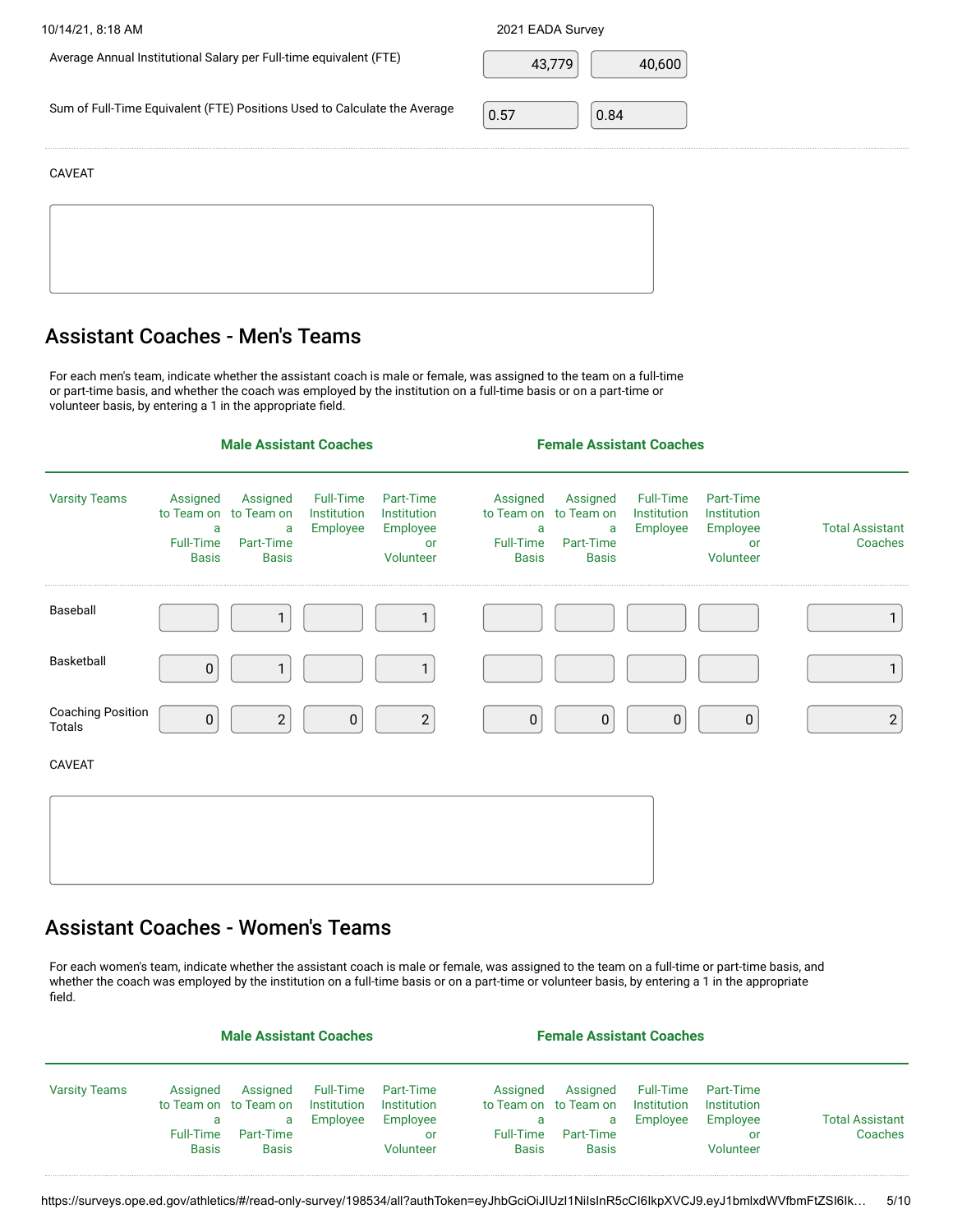| Basketball                         |                                                                | $\mathbf{I}$<br>$\mathbf{1}$         | $\mathbf{1}$ |
|------------------------------------|----------------------------------------------------------------|--------------------------------------|--------------|
| Softball                           | $\mathbf{1}$<br>1                                              |                                      | $\mathbf{1}$ |
| Volleyball                         | $\mathbf{1}$<br>$\mathbf{I}$                                   |                                      | $\mathbf{1}$ |
| <b>Coaching Position</b><br>Totals | $\overline{2}$<br>$\overline{2}$<br>$\mathsf 0$<br>$\mathbf 0$ | $\mathbf 0$<br>$\mathbf 0$<br>1<br>1 | $\mathbf{3}$ |
| CAVEAT                             |                                                                |                                      |              |

\* Softball assistant coach through 12/31/20, became head coach on 01/01/21.

#### Assistant Coaches' Salaries - Men's and Women's Teams

Enter only salaries and bonuses that your institution pays assistant coaches as compensation for coaching. Do not include benefits on this screen.

Do not include volunteer coaches in calculating the average salary and the Full-Time Equivalent (FTE) Total. For help calculating the FTE total click on the Instructions link on this screen.

|                                                                                                                        | <b>Men's Teams</b> | <b>Women's Teams</b> |
|------------------------------------------------------------------------------------------------------------------------|--------------------|----------------------|
| Average Annual Institutional Salary per Assistant Coaching Position<br>(for coaching duties only)                      | 3,783              | 2,514                |
| Number of Assistant Coaching Positions Used to Calculate the Average                                                   |                    | 3                    |
| Number of Volunteer Assistant Coaching Positions<br>(Do not include these coaches in your salary or FTE calculations.) |                    | 0                    |
| Average Annual Institutional Salary per Full-time equivalent (FTE)                                                     | 27,021             | 26,936               |
| Sum of Full-Time Equivalent (FTE) Positions Used to Calculate the Average                                              | 0.14               | 0.28<br>$\bullet$    |

CAVEAT

## Athletically Related Student Aid - Men's and Women's Teams

Athletically related student aid is any scholarship, grant, or other form of financial assistance, offered by an institution, the terms of which require the recipient to participate in a program of intercollegiate athletics at the institution. Other student aid, of which a student-athlete simply happens to be the recipient, is not athletically related student aid. If you do not have any aid to report, enter a 0.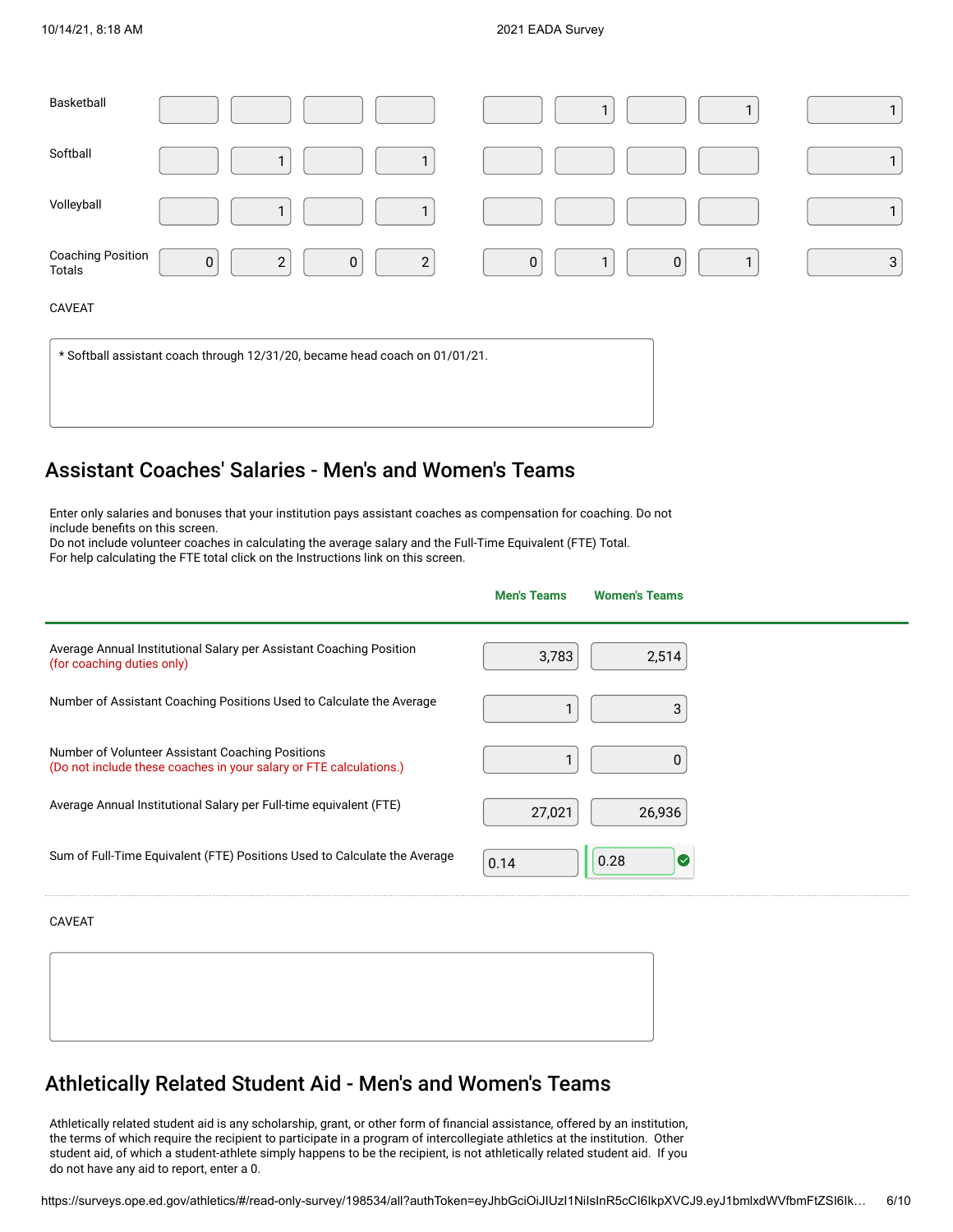|                 | <b>Men's Teams</b> | <b>Women's Teams</b> | <b>Total</b> |  |
|-----------------|--------------------|----------------------|--------------|--|
| Amount of Aid   | 31,300             | 41,900               | 73,200       |  |
| Ratio (percent) | 43                 | 57                   | 100%         |  |
| CAVEAT          |                    |                      |              |  |
|                 |                    |                      |              |  |
|                 |                    |                      |              |  |

### Recruiting Expenses - Men's and Women's Teams

Recruiting expenses are all expenses an institution incurs attributable to recruiting activities. This includes, but is not limited to, expenses for lodging, meals, telephone use, and transportation (including vehicles used for recruiting purposes) for both recruits and personnel engaged in recruiting, and other expenses for official and unofficial visits, and all other expenses related to recruiting. If you do not have any recruiting expenses to report, enter a 0.

|               | <b>Men's Teams</b> | <b>Women's Teams</b> | <b>Total</b> |
|---------------|--------------------|----------------------|--------------|
| Total         | 0                  |                      |              |
|               |                    |                      |              |
| <b>CAVEAT</b> |                    |                      |              |

## Operating (Game-Day) Expenses - Men's and Women's Teams by Team

Operating expenses are all expenses an institution incurs attributable to home, away, and neutral-site intercollegiate athletic contests (commonly known as "game-day expenses"), for (A) Lodging, meals, transportation, uniforms, and equipment for coaches, team members, support staff (including, but not limited to team managers and trainers), and others; and (B) Officials.

For a sport with a men's team and a women's team that have a combined budget, click [here](https://surveys.ope.ed.gov/athletics2k21/wwwroot/documents/inst_1.pdf) for special instructions. Report actual numbers, not budgeted or estimated numbers. Please do not round beyond the next dollar.

|                      |              | <b>Men's Teams</b>                              |         |              | <b>Women's Teams</b>                            |         |                                           |
|----------------------|--------------|-------------------------------------------------|---------|--------------|-------------------------------------------------|---------|-------------------------------------------|
| <b>Varsity Teams</b> | Participants | Operating<br><b>Expenses per</b><br>Participant | By Team | Participants | Operating<br><b>Expenses per</b><br>Participant | By Team | <b>Total Operating</b><br><b>Expenses</b> |
| Basketball           | 15           | 950                                             | 14,255  | 10           | 1,085                                           | 10,845  | 25,100                                    |
| Baseball             | 35           | 917                                             | 32,100  |              |                                                 |         | 32,100                                    |
| Softball             |              |                                                 |         | 17           | 826                                             | 14,036  | 14,036                                    |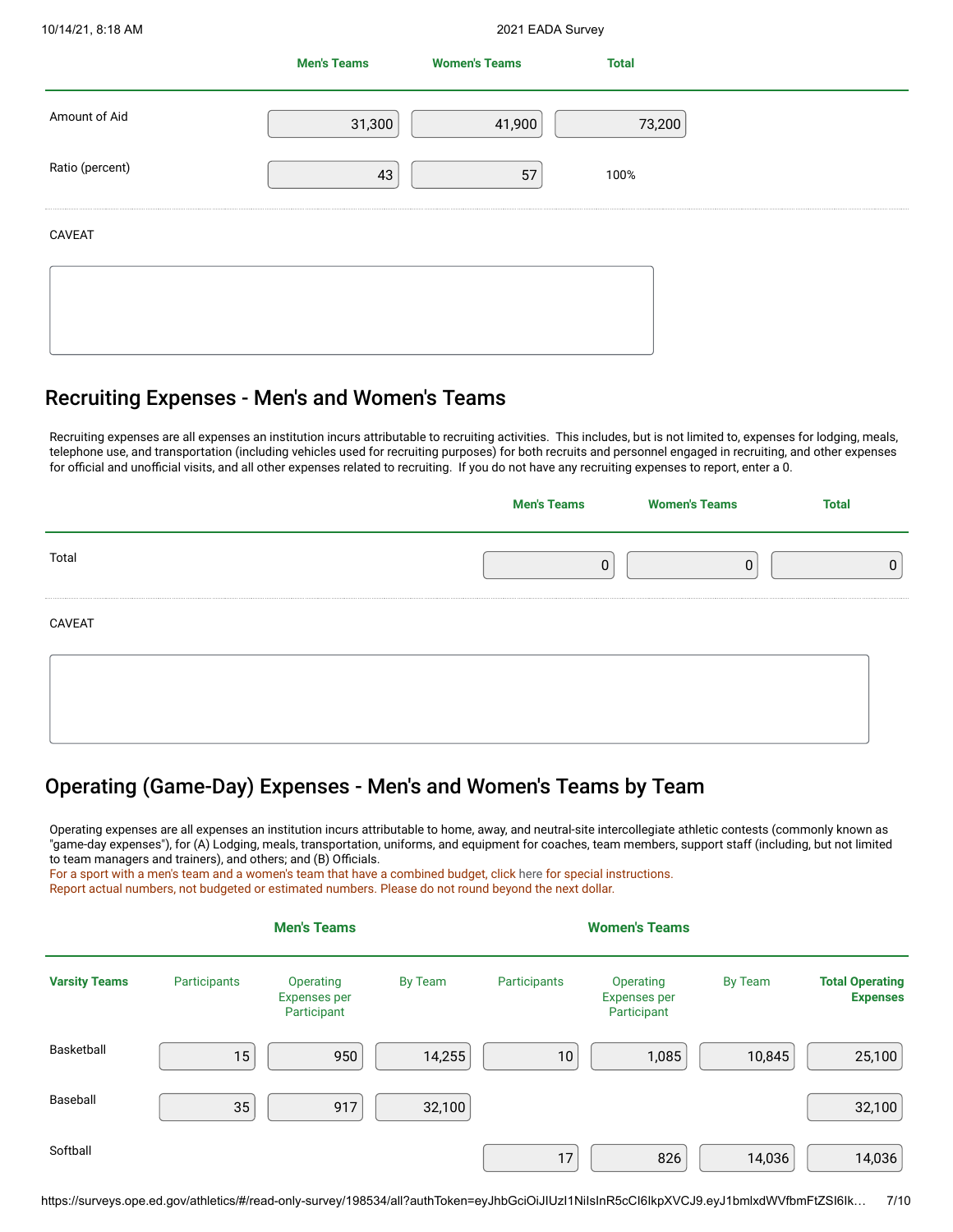| 10/14/21, 8:18 AM                                                        |    |        | 2021 EADA Survey |       |        |        |
|--------------------------------------------------------------------------|----|--------|------------------|-------|--------|--------|
| Volleyball                                                               |    |        | 8                | 2,126 | 17,006 | 17,006 |
| <b>Total Operating<br/>Expenses Men's</b><br>and Women's<br><b>Teams</b> | 50 | 46,355 | 35               |       | 41,887 | 88,242 |
| <b>CAVEAT</b>                                                            |    |        |                  |       |        |        |

#### **Note: This screen is for game-day expenses only.**

## Total Expenses - Men's and Women's Teams

Enter all expenses attributable to intercollegiate athletic activities. This includes appearance guarantees and options, athletically related student aid, contract services, equipment, fundraising activities, operating expenses, promotional activities, recruiting expenses, salaries and benefits, supplies, travel, and any other expenses attributable to intercollegiate athletic activities.

Report actual numbers, not budgeted or estimated numbers. Please do not round beyond the next dollar.

| <b>Varsity Teams</b>                                                                         | <b>Men's Teams</b> | <b>Women's Teams</b> | <b>Total</b>      |
|----------------------------------------------------------------------------------------------|--------------------|----------------------|-------------------|
| Basketball                                                                                   | 50,918             | 36,318               | 87,236            |
| Baseball                                                                                     | 137,069            |                      | 137,069           |
| Softball                                                                                     |                    | 67,422               | 67,422            |
| Volleyball                                                                                   |                    | 42,948               | 42,948            |
| Total Expenses of all Sports, Except Football and Basketball, Combined                       | 137,069            | 110,370              | 247,439           |
| Total Expenses Men's and Women's Teams                                                       | 187,987            | 146,688              | 334,675           |
| Not Allocated by Gender/Sport (Expenses not attributable to a particular sport<br>or sports) |                    |                      | 325,219 $\bullet$ |
| <b>Grand Total Expenses</b>                                                                  |                    |                      | 659,894           |

CAVEAT

## Total Revenues - Men's and Women's Teams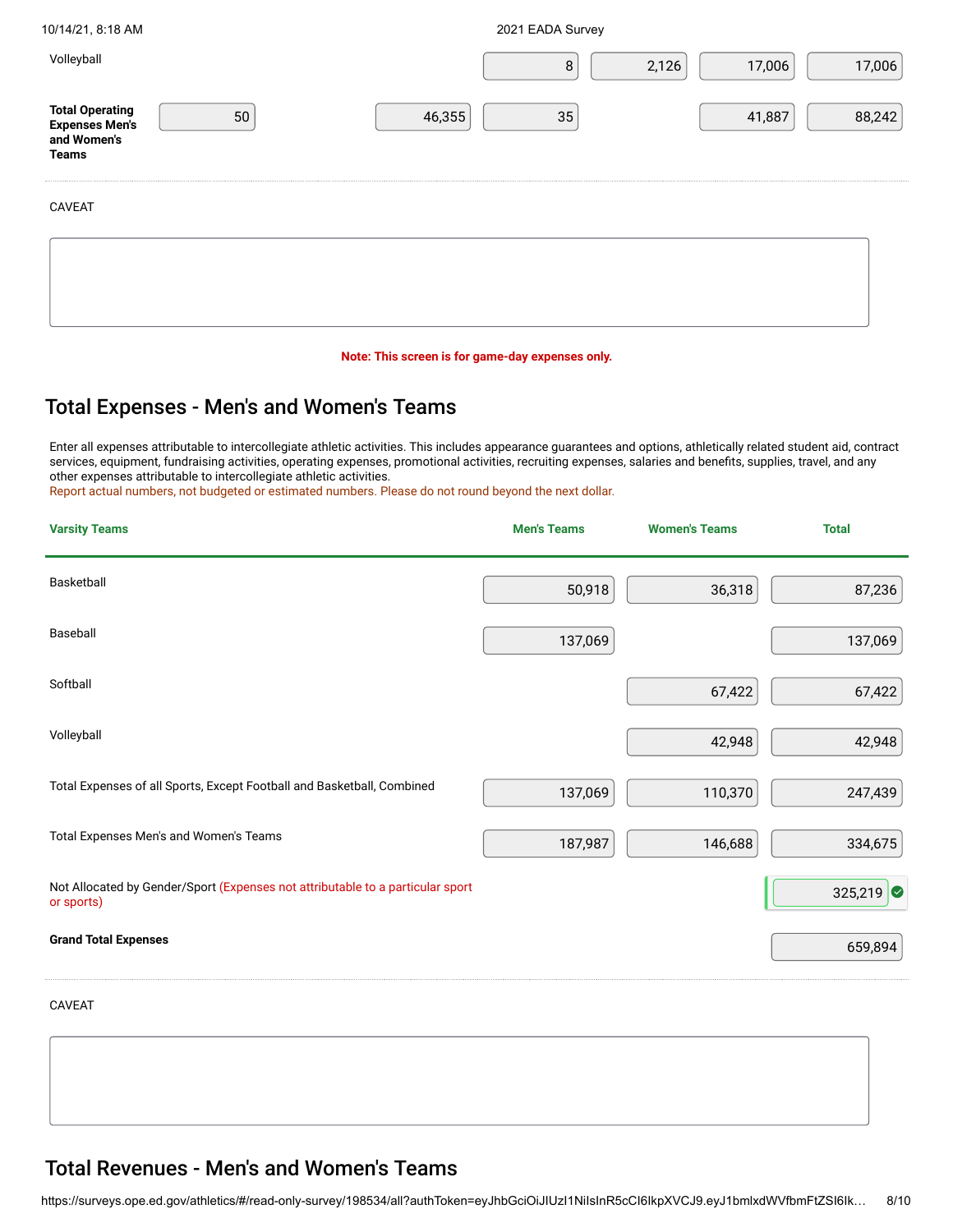Your total revenues must cover your total expenses.

Enter all revenues attributable to intercollegiate athletic activities. This includes revenues from appearance guarantees and options, an athletic conference, tournament or bowl games, concessions, contributions from alumni and others, institutional support, program advertising and sales, radio and television, royalties, signage and other sponsorships, sport camps, state or other government support, student activity fees, ticket and luxury box sales, and any other revenues attributable to intercollegiate athletic activities.

Report actual numbers, not budgeted or estimated numbers. Please do not round beyond the next dollar.

| <b>Varsity Teams</b>                                                                         | <b>Men's Teams</b> | <b>Women's Teams</b> | <b>Total</b>    |
|----------------------------------------------------------------------------------------------|--------------------|----------------------|-----------------|
| Basketball                                                                                   | 50,918             | 36,318               | 87,236          |
| Baseball                                                                                     | 137,069            |                      | 137,069         |
| Softball                                                                                     |                    | 71,688               | 71,688          |
| Volleyball                                                                                   |                    | 42,949               | 42,949          |
| Total Revenues of all Sports, Except Football and Basketball, Combined                       | 137,069            | 114,637              | 251,706         |
| Total Revenues Men's and Women's Teams                                                       | 187,987            | 150,955              | 338,942         |
| Not Allocated by Gender/Sport (Revenues not attributable to a particular<br>sport or sports) |                    |                      | 367,571 $\circ$ |
| Grand Total for all Teams (includes by team and not allocated by<br>gender/sport)            |                    |                      | 706,513         |
| <b>CAVEAT</b>                                                                                |                    |                      |                 |

#### Summary - Men's and Women's Teams

**Your Grand Total Revenues must be equal to or greater than your Grand Total Expenses or you will not be able to lock your survey.**

|   |                                             | <b>Men's Teams</b> | <b>Women's Teams</b> | <b>Total</b> |  |
|---|---------------------------------------------|--------------------|----------------------|--------------|--|
| 1 | <b>Total of Head Coaches' Salaries</b>      | 24,954             | 34,104               | 59,058       |  |
| 2 | <b>Total of Assistant Coaches' Salaries</b> | 3,783              | 7.542                | 11,325       |  |
| 3 | Total Salaries (Lines 1+2)                  | 28,737             | 41,646               | 70,383       |  |
| 4 | <b>Athletically Related Student Aid</b>     | 31,300             | 41,900               | 73,200       |  |
| 5 | <b>Recruiting Expenses</b>                  | 0                  | 0                    | 0            |  |

https://surveys.ope.ed.gov/athletics/#/read-only-survey/198534/all?authToken=eyJhbGciOiJIUzI1NiIsInR5cCI6IkpXVCJ9.eyJ1bmlxdWVfbmFtZSI6Ik… 9/10